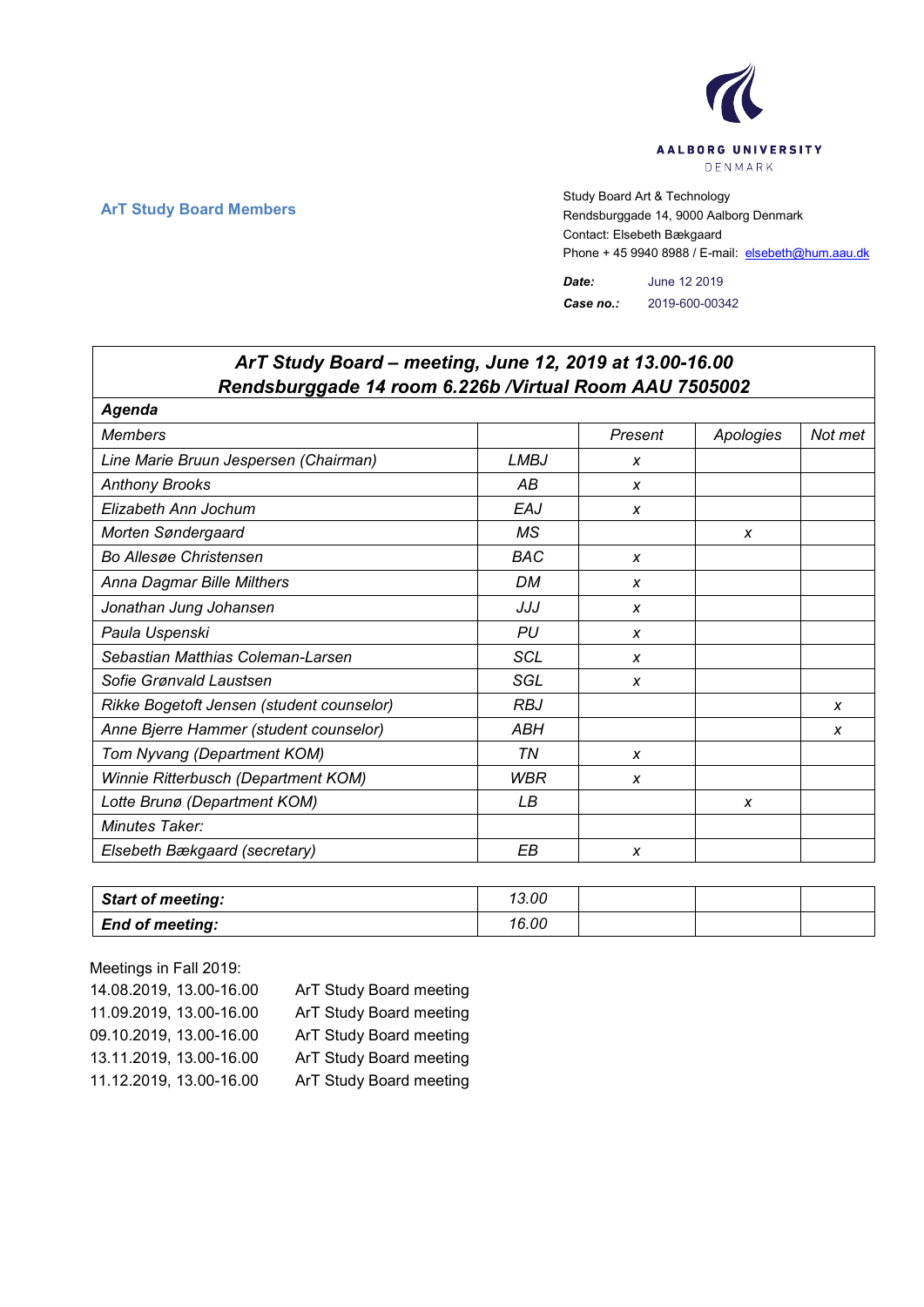| Items: |                                                                                                                                                                                                                                 |
|--------|---------------------------------------------------------------------------------------------------------------------------------------------------------------------------------------------------------------------------------|
| 1.     | Approval of Agenda 12.06.2019                                                                                                                                                                                                   |
|        | The agenda was approved.                                                                                                                                                                                                        |
| 2.     | Approval of Minutes 24.04.2019 (attachment)                                                                                                                                                                                     |
|        | The minutes were approved                                                                                                                                                                                                       |
| 3.     | News:                                                                                                                                                                                                                           |
| 3.a.   | <b>Chair of Study Board (LMBJ)</b>                                                                                                                                                                                              |
|        | Update on approval of Study Regulations DK 2019 and ENG 2019:                                                                                                                                                                   |
|        | The English study regulations have been fully approved. Studielegalitet had a few comments for the<br>Danish version. We have made some revisions acc. to their comments. Primarily about exams with ac-<br>tive participation. |
|        | Student numbers:                                                                                                                                                                                                                |
|        | The number was 28 the last time we checked. The number keeps slowly increasing.                                                                                                                                                 |
|        | Update: Positions as student counselor and RUS coordinator:                                                                                                                                                                     |
|        | There have been 6 applicants in total - 4 for counselor, 3 for RUS and 1 for both. Short interviews with<br>the applicants will take place tomorrow. We intend to make a quick decision and hire immediately af-<br>ter.        |
|        | New secretary: EB presented herself and expressed how much she looks forward to getting to know<br>the study, students and teachers. WBR will make a formal introduction.                                                       |
|        | Update: PBL Digital/e-learning project:                                                                                                                                                                                         |
|        | It is part of the strategy to implement PBL Digital. We are working on this. We have plenty of changes<br>to deal with.                                                                                                         |
| 3.b.   | <b>Students</b>                                                                                                                                                                                                                 |
|        | DM shall forward questions re. digital tools to be implemented in the evaluation form. DM to send<br>reminders to ask people to reply to the semester evaluation.<br>The Bachelor Party is planned.                             |
| 3.c.   | <b>Student counsellors (ABH/RBJ)</b>                                                                                                                                                                                            |
|        | Not present.                                                                                                                                                                                                                    |
| 3.d.   | The Department (TN/WBR)                                                                                                                                                                                                         |
|        | No particular news.                                                                                                                                                                                                             |
| 4.     | <b>Approval of semester descriptions</b>                                                                                                                                                                                        |
|        | ArT 1 (attachment)                                                                                                                                                                                                              |
|        | The PBL course is missing the description – we expect to know more in a day or two. It will be<br>made to fit ArT, as we do not want a generic course. Academic writing needs to be integrated in<br>PBL.                       |
|        | SCL stated how he thought it important that the design created by AB for the PBL course was influ-<br>ential in a positive fashion and how whoever takes on the PBL course should consult with AB and<br>EAJ.                   |

**Service Service**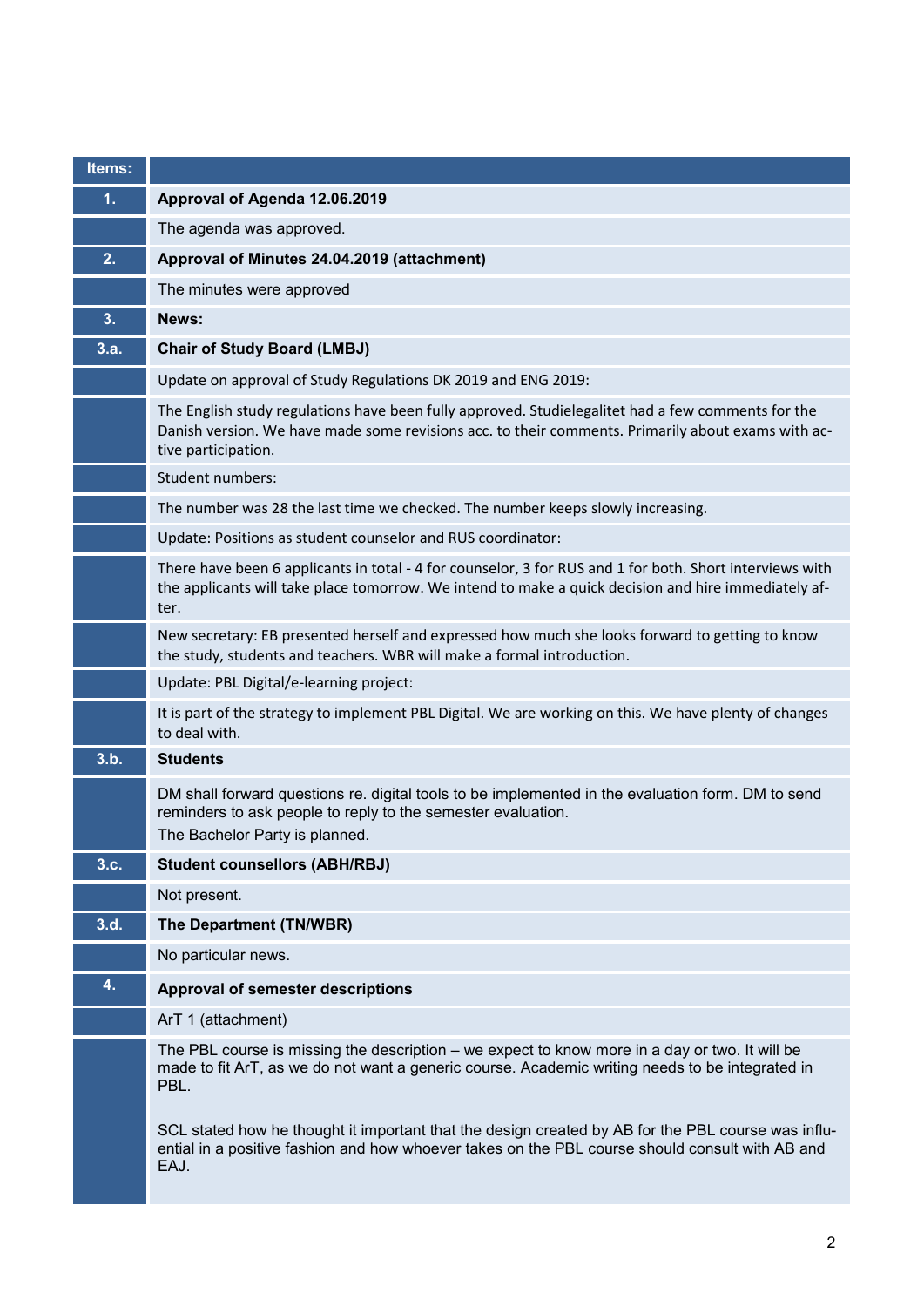The perception course was sent out today – it has to be translated into Danish. Ancas course will also go into the template. What is the nature of the assignments mentioned?

BAC: To show that the know-how to use all the theories of perception in practice. The more description the better since this is  $1<sup>st</sup>$  semester. BAC will make a description and put it in.

The HAT course has been reorganized. It now flows through two semesters. It gives a general introduction to theories and techniques. There is too much literature now.

Physical computing I: The same book (352) for the programming course. This needs to be more specific for each theme.

EAJ: Suggests a more up to date reading. Chris Salters book "Entangled" has become a real textbook and it is a significant reference and not about robot in particular.

ArT1 was approved except for PBL.

ArT 3 (attachment)

Unfortunately, there were errors in the template (based on old study regulations). Learning goals, exams etc. will be updated.

It is based on what has been done previously on  $3<sup>rd</sup>$  semester. Same staff, similar theme and similar set up, so no major surprises. Morten and Ancas course is not in the template.

ArT3 is approved except for changes to template.

ArT 5 (attachment)

Development of an intermedia performance in collaboration with Trekanten and Southgate School for Creative Writing. Students will develop a manuscript. Exhibition in week 47.

It was agreed to place the elective after the performance.

Abstract in both English and Danish? This is only required in 6<sup>th</sup> semester.

Guest teachers: We need formal approval from the department for the use of guest teachers. Hand in a brief description: Name of guest, purpose, hours.

DM: Name of secretary to be changed. Title of book named wrong.

Design book mentioned for lessons 3-4: It needs to be specified which pages should be read for which lecture.

Art-Based Research:

Confusion about what is primary and what is secondary literature.

TN: We can link directly to the AUB – we should link instead of uploading. We need to develop a culture for linking as much as possible in order to comply with the Copydan regulations.

There is an error in the exams – it says pass/fail – it should be graded. This will be changed in the description and in the Module database.